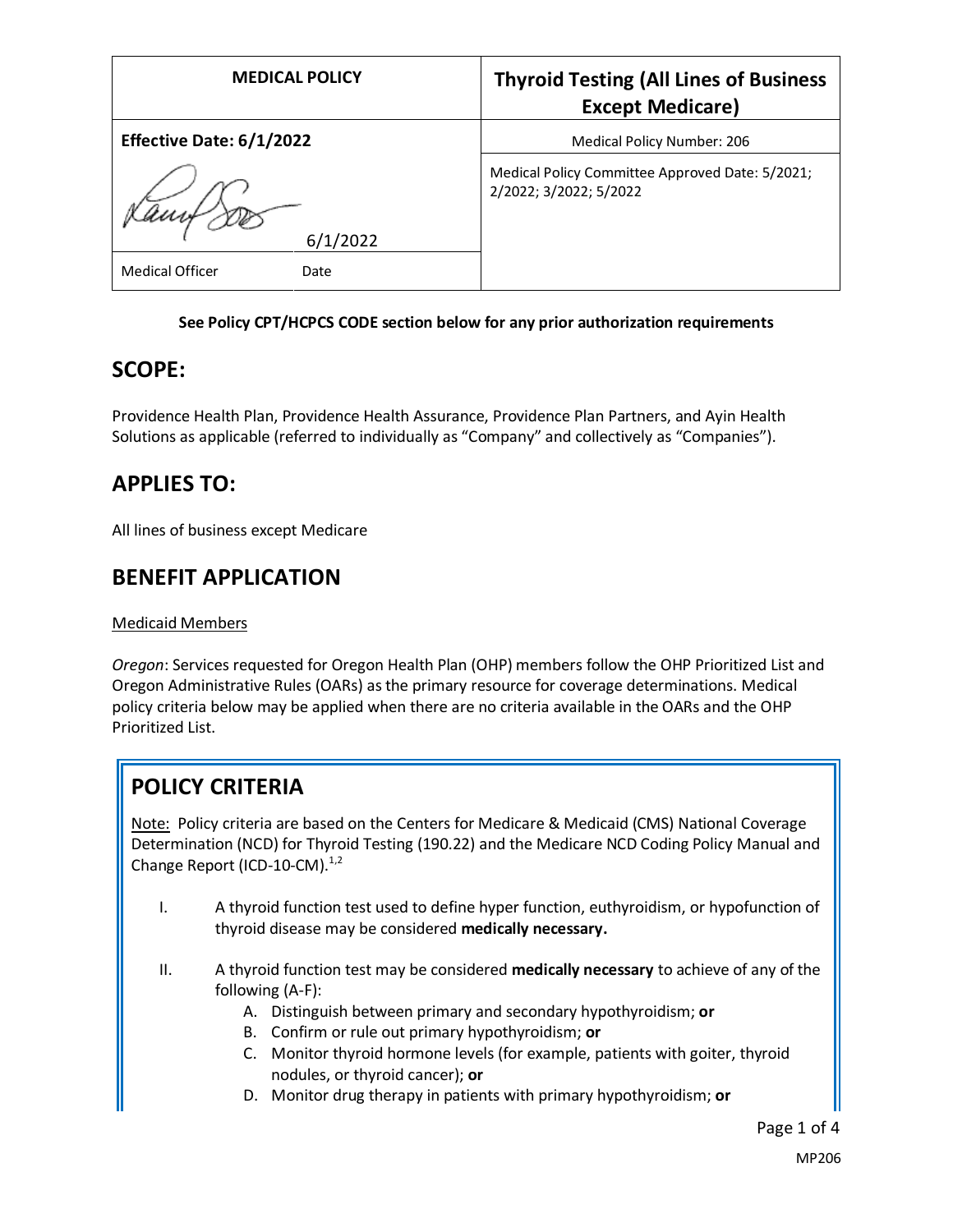E. Confirm or rule out primary hyperthyroidism; **or** F. Monitor therapy in patients with hyperthyroidism. III. A thyroid function test may be **medically necessary** in patients with disease or neoplasm of the thyroid and other endocrine glands. IV. A thyroid function test may be **medically necessary** in patients with any of the following conditions (A-I): A. Metabolic disorders; **or** B. Malnutrition; **or** C. Hyperlipidemia; **or** D. Certain types of anemia; **or** E. Psychosis and non-psychotic personality disorders; **or** F. Unexplained depression; ophthalmologic disorders; various cardiac arrhythmias; **or** G. Disorders of menstruation; skin conditions; **or** H. Myalgias; **or** I. A wide array of signs and symptoms (se[e Policy Guidelines\)](#page-1-0). V. A follow-up thyroid test in patients with a personal history of malignant neoplasm of the endocrine system and in patients on long-term thyroid drug therapy may be **medically necessary.** VI. A thyroid function test is considered **not medically necessary and not covered** if criterion I.-V. above are not met.

# <span id="page-1-0"></span>**POLICY GUIDELINES**

*Examples of signs and symptoms that may be considered medically necessary and covered include:* alterations in consciousness; malaise; hypothermia; symptoms of the nervous and musculoskeletal system; skin and integumentary system; nutrition and metabolism; cardiovascular; and gastrointestinal system.

# **BILLING GUIDELINES**

The CPT/HCPCS codes below are **covered** when billed with one of the ICD-10 codes included in the most recent "Medicare National Coverage Determinations (NCD) Coding Policy Manual and Change Report (ICD-10-CM)," available for download at "[Lab NCDs](https://www.cms.gov/Medicare/Coverage/CoverageGenInfo/LabNCDsICD10) – ICD-10." Please see the coding policy manual for a complete list of diagnosis codes.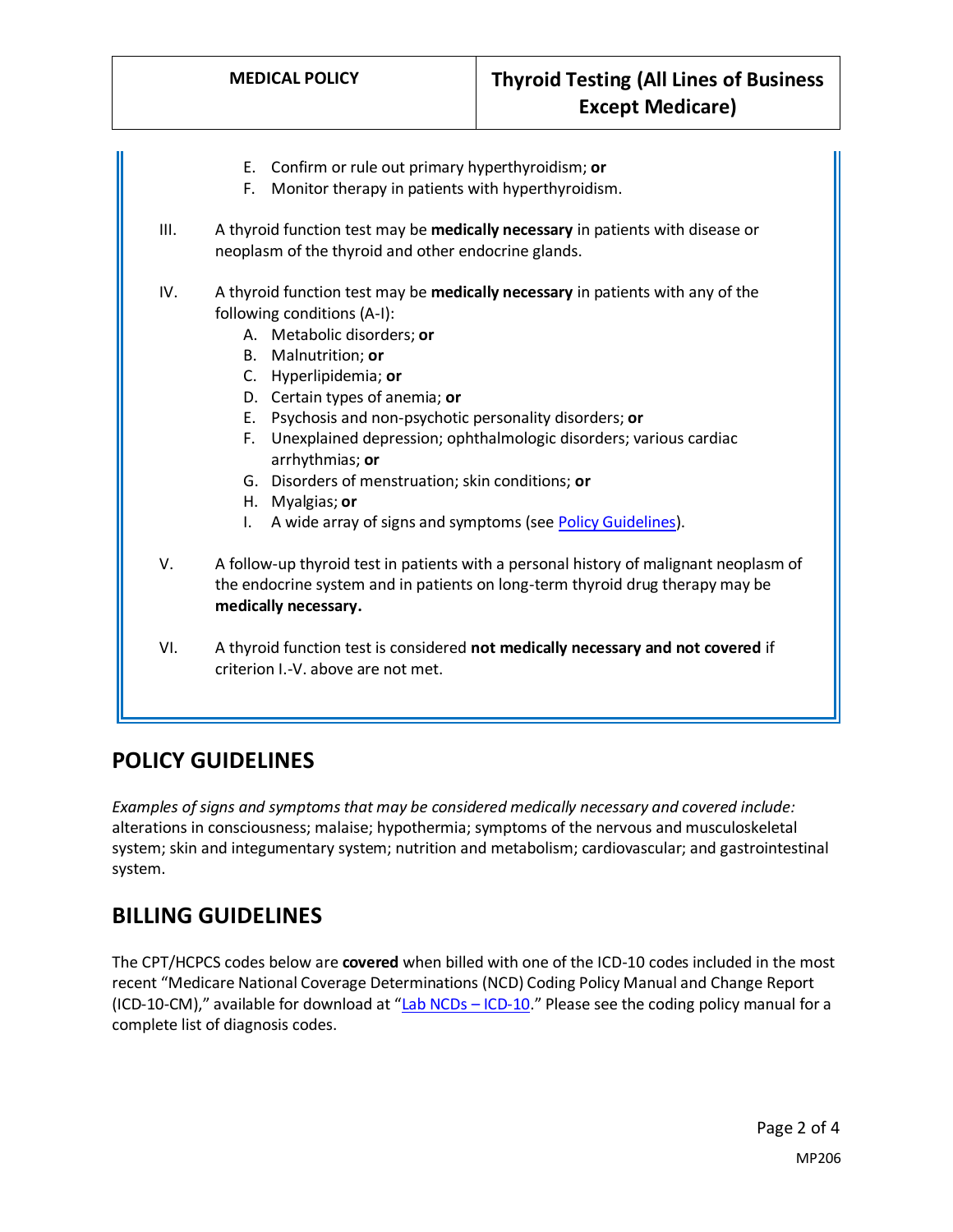Testing may be covered up to two times a year in clinically stable patients; more frequent testing may be reasonable and necessary for patients whose thyroid therapy has been altered or in whom symptoms or signs of hyperthyroidism or hypothyroidism are noted.

Thyroid testing, billed with any of the CPT codes below, is limited to a frequency of 4 per rolling calendar year.

# **CPT/HCPCS CODES**

| <b>All Lines of Business Except Medicare</b> |                                                                           |
|----------------------------------------------|---------------------------------------------------------------------------|
| No Prior Authorization Required              |                                                                           |
| 84436                                        | Thyroxine; total                                                          |
| 84439                                        | Thyroxine; free                                                           |
| 84443                                        | Thyroid stimulating hormone (TSH)                                         |
| 84479                                        | Thyroid hormone (T3 or T4) uptake or thyroid hormone binding ratio (THBR) |

# **DESCRIPTION**

Thyroid function studies are used to delineate the presence or absence of hormonal abnormalities of the thyroid and pituitary glands. These abnormalities may be either primary or secondary and often but not always accompany clinically defined signs and symptoms indicative of thyroid dysfunction.

Laboratory evaluation of thyroid function has become more scientifically defined. Tests can be done with increased specificity, thereby reducing the number of tests needed to diagnose and follow treatment of most thyroid disease. Measurements of serum sensitive thyroid-stimulating hormone (TSH) levels, complemented by determination of thyroid hormone levels [free thyroxine (fT-4) or total thyroxine (T4) with Triiodothyronine (T3) uptake] are used for diagnosis and follow-up of patients with thyroid disorders.

Additional tests may be necessary to evaluate certain complex diagnostic problems or on hospitalized patients, where many circumstances can skew tests results. When a test for total thyroxine (total T4 or T4 radioimmunoassay) or T3 uptake is performed, calculation of the free thyroxine index (FTI) is useful to correct for abnormal results for either total T4 or T3 uptake due to protein binding effects.

# **INSTRUCTIONS FOR USE**

Company Medical Policies serve as guidance for the administration of plan benefits. Medical policies do not constitute medical advice nor a guarantee of coverage. Company Medical Policies are reviewed annually and are based upon published, peer-reviewed scientific evidence and evidence-based clinical practice guidelines that are available as of the last policy update. The Companies reserve the right to determine the application of Medical Policies and make revisions to Medical Policies at any time. Providers will be given at least 60-days' notice of policy changes that are restrictive in nature.